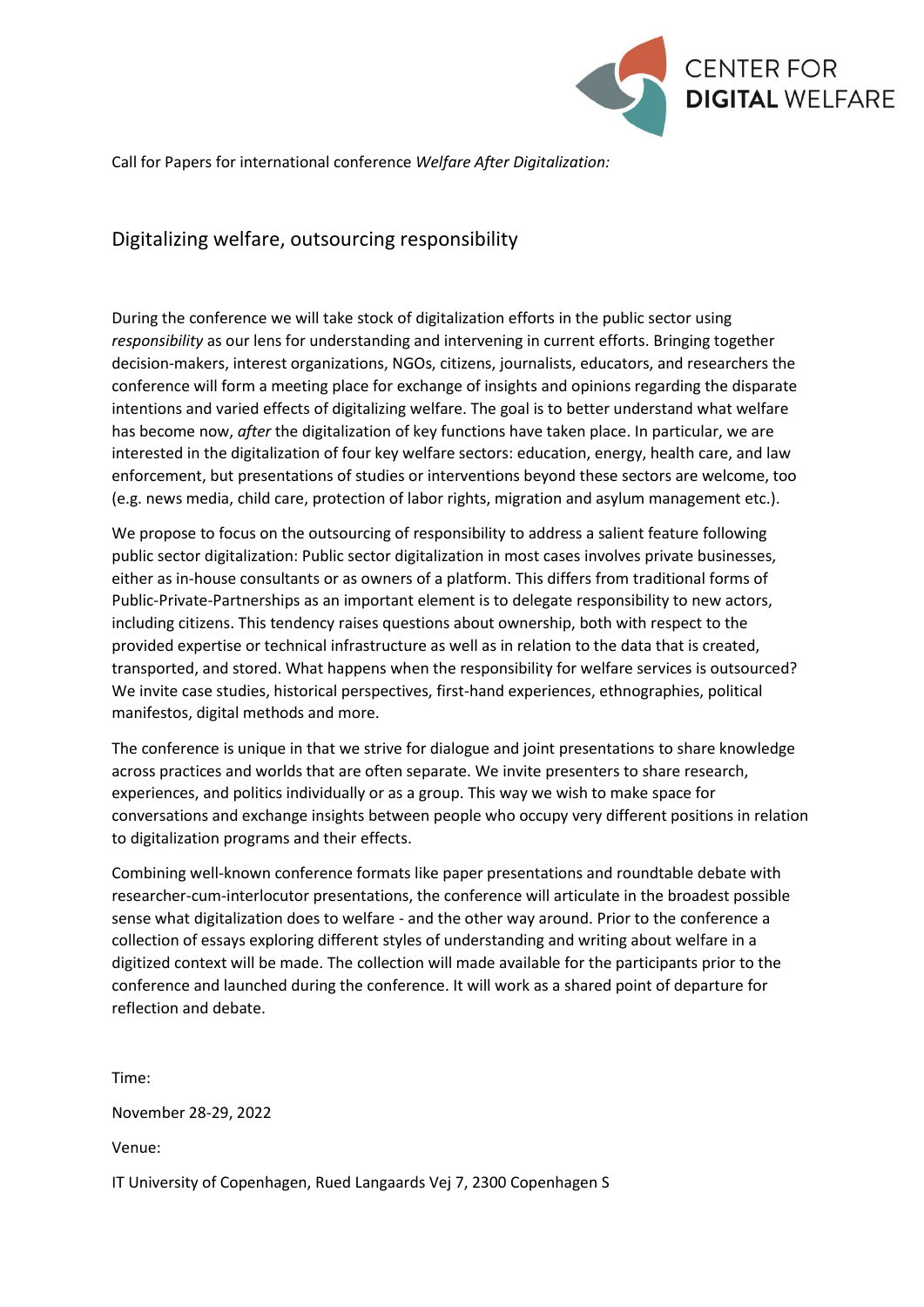

## **Keynote speakers:**

Mareile Kaufmann, Dept of Criminology and Sociology of Law, University of Oslo

Kean Birch, Dept of Geography, York University

## **Topics of interest**

- o Welfare governance with a special focus on data
- o Use and non-use of ICTs
- o Demoing and prototyping
- o Sustainable digital infrastructures
- o Digital equality, in- and exclusion
- o Lived experiences of digitalized welfare systems
- o Making things valuable
- o Pandemic management and responsabilization
- o Privacy of data in a digitalized welfare society
- o From public goods to digital outsourced services

### **Types of presentations**

It is possible to apply with a proposal for a paper presentation, a presentation by a research group or a poster. The conference language is English.

- Paper presentations are 15-minute presentations based on original research.
- Research group presentations are 20-minute presentations by a group of researchers working together.
- Researcher-cum-interlocutor presentations

As part of the conference there will be a public debate, which will also be streamed for a wider audience.

#### **Organizers - 'Welfare after Digitalization' (WaD), Velux Core Group**

The aim of *Welfare after Digitalization* is to investigate how institutional values, digital affordances, and organizational politics are imagined and embedded in digital welfare services, as well as experienced and practiced by citizens, public servants, and developers of digital infrastructures across the public sector in Denmark. The project runs from 2020-23 and is funded by the Velux Foundations.

WaD does research on how transparent and accountable welfare institutions come into being *in practice*.

The research questions posed by WaD are:

- 1. What does welfare mean after digitalization and how is it enacted in key sites (law enforcement, healthcare, local municipal government, and the public schools)?
- 2. How is public participation and scrutiny in the procurement, implementation and use of digital infrastructures ensured when public and private actors are collaborating at these sites?